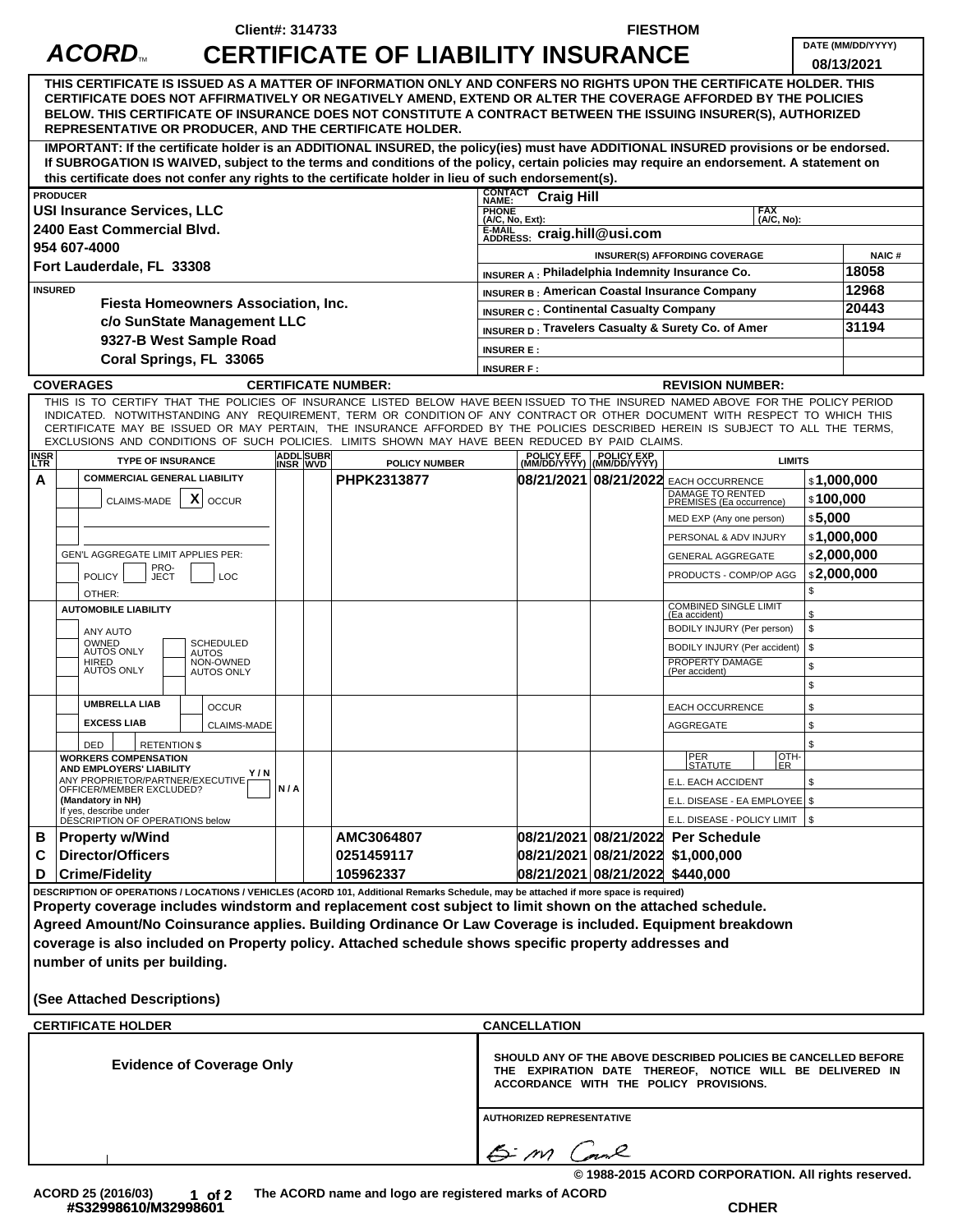## **DESCRIPTIONS (Continued from Page 1)**

**Crime/Fidelty policy also covers property manager for Employee Theft coverage.** 

**Directors & Officers Liability coverage includes coverage for property manager.** 

**General Liability includes Severability of Interests/Separation of Insureds endorsement.** 

**Flood coverage is not provided by the association and would be the responsibility of the unit owner should coverage be required.** 

**Deductibles: 3% Calendar Year Hurricane deductible; \$1,000 Crime/Fidelity; \$1,000 Directors and Officers Liability; \$2,500 All Other Covered Perils.**